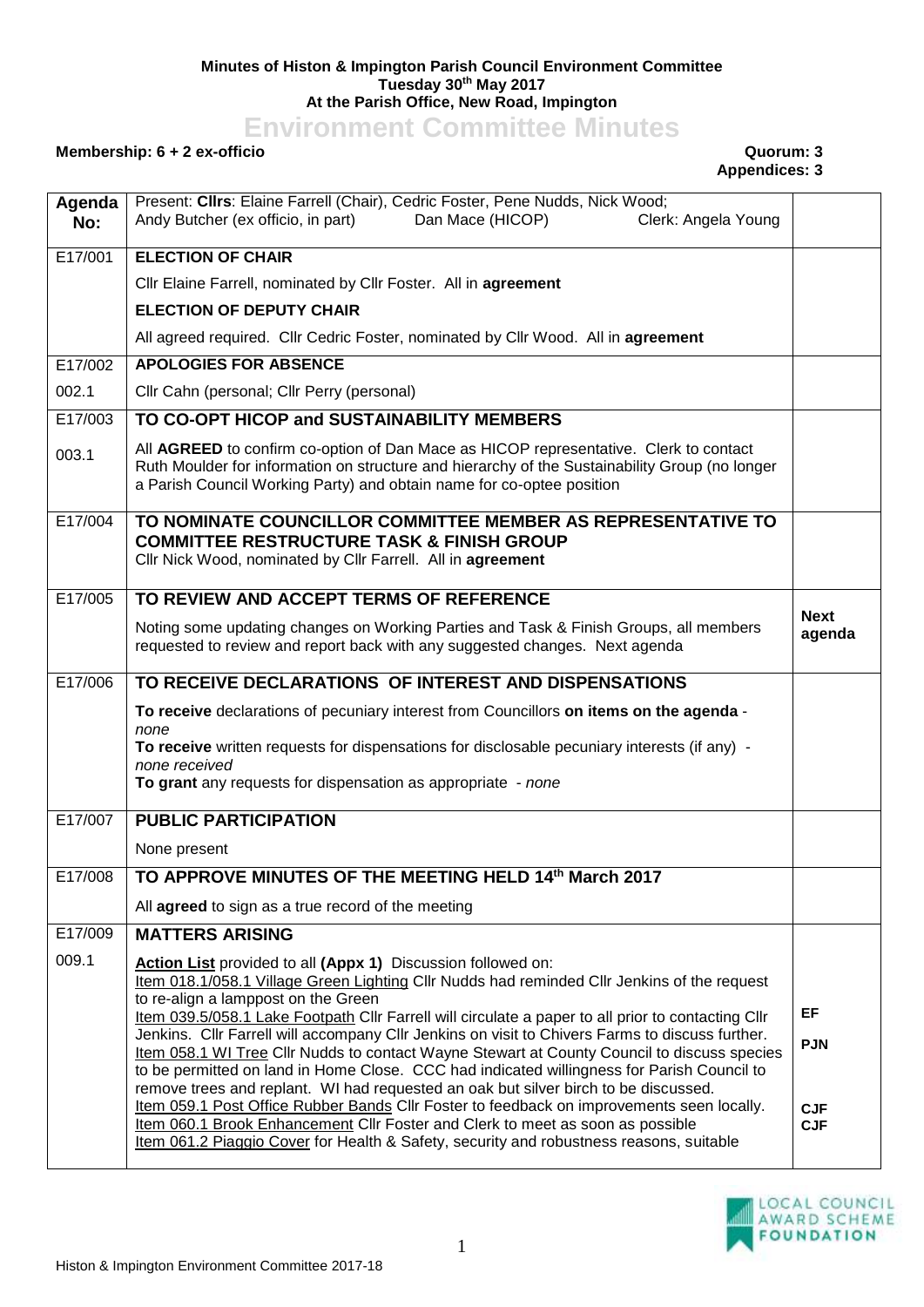|                         | design agreed with Site & Maintenance to fabricate bespoke cover for trailer on Piaggio at cost<br>of £680 + VAT. Due to bespoke nature, no other quotes available. Order now to be made<br>Item 069.1 BT Box Refurbishment Cllr Farrell has arranged to meet Dom Sylvester to discuss<br>works 31 May. Cllr Nudds will provide written quotes for artwork to Clerk and Cllr Farrell for<br>the records. Cllr Foster will obtain indicative quotes for eventual relocation, including<br>preparation of base and electricity supply. Cllr Nudds to be removed as action name.<br>Item 070.1 Manorial Waste ideas Cllr Farrell to organise evening visit to review options on site.<br>Then a High Street & Beyond Task & Finish item.<br>Item 070.5 Glaze Pavilion Clerk to request information from SCDC on work to carry out a<br>variation on deeds for Homefield Park. Cllr Nudds to provide complete electronic file for<br>records. Noted offer from Chivers Farms to support the use in writing.<br>Item 071.2 Pest Control 2 juvenile rats caught and disposed of. Monitoring continues<br>Cllr Butcher left during this item                                                                                                                                                                                                                                                                                                                   | <b>EF</b><br><b>PJN</b><br><b>CJF</b><br>EF<br><b>PJN</b> |
|-------------------------|---------------------------------------------------------------------------------------------------------------------------------------------------------------------------------------------------------------------------------------------------------------------------------------------------------------------------------------------------------------------------------------------------------------------------------------------------------------------------------------------------------------------------------------------------------------------------------------------------------------------------------------------------------------------------------------------------------------------------------------------------------------------------------------------------------------------------------------------------------------------------------------------------------------------------------------------------------------------------------------------------------------------------------------------------------------------------------------------------------------------------------------------------------------------------------------------------------------------------------------------------------------------------------------------------------------------------------------------------------------------------------------------------------------------------------------------------------|-----------------------------------------------------------|
| E17/010                 | <b>TO RECEIVE</b>                                                                                                                                                                                                                                                                                                                                                                                                                                                                                                                                                                                                                                                                                                                                                                                                                                                                                                                                                                                                                                                                                                                                                                                                                                                                                                                                                                                                                                       |                                                           |
| 010.1                   | <b>Clerks Report</b> provided to all and accepted (Appx 2)<br>Further discussion on:<br>SCDC request for additional/replacement dog bins ClIr Foster to follow up with Heidi Duffett at<br>SCDC. If no response, Dist Cllrs to be requested to make contact<br>Big Tidy Up/Road Adoption administered by Cedric, Foster, supported only by the Parish<br>Council for insurance purposes. Issue of sole administration rights raised.<br>Litter Issues Cllr Foster to approach IVC re cigarette butt problem in New Road/Burgoynes<br>Road area                                                                                                                                                                                                                                                                                                                                                                                                                                                                                                                                                                                                                                                                                                                                                                                                                                                                                                          | <b>CJF</b><br><b>CJF</b>                                  |
| 010.2<br>010.3<br>010.4 | Trees & Allotment Report Cllr Nudds reported verbally on:<br>Tree works applications received and commented on. Cllr Nudds to meet Cllr Ewbank to<br>discuss relevant reasons for comment.<br><b>Eastern Tree Works Tree works outstanding in Homefield Park and rear of 5 The Coppice</b><br><b>Recreation Ground MUGA site Trimming works agreed</b><br>Clay Close Lane willow has died<br>Doctors Close Pocket Park discussion on boundaries and works to boundary by developers of<br>housing. Offer of assistance/contribution for hedging made<br>St Audrey's Close housing backing onto Manor Field entrance Noted work carried out on 8<br>trees, without permission from Parish Council. AGREED to write pointing out policy on such<br>works. Clerk to report to FLA in Clerk's report<br>Allotments 1 new holder at Glebe Way. Cllr Nudds to organise an allotment "gathering" shortly<br><b>Sustainability Group Report None</b><br><b>HICOP Report</b> Dan Mace reported on:<br>AGM held No changes to Committee<br>Regular maintenance parties last weekend of the month<br>Open Gardens participant 11 June<br>Feast event due at Orchard 1 July<br>New path Cllr Nudds and Dan Mace had met again. Cllr Nudds looking at digger hire with<br>RFO, terms and conditions of hire awaited for insurance purposes. All agreed that laying the<br>path as designed would discourage easy access to the Guided Busway via the informal route. | <b>PJN</b><br><b>PJN</b><br><b>PJN</b>                    |
| E17/011                 | <b>OTHER MATTERS</b>                                                                                                                                                                                                                                                                                                                                                                                                                                                                                                                                                                                                                                                                                                                                                                                                                                                                                                                                                                                                                                                                                                                                                                                                                                                                                                                                                                                                                                    |                                                           |
| 011.1                   | <b>Review and Prioritise Outstanding Items List Members reviewed outstanding items and</b><br>gave financial quarter priorities $Q1 - Q4$ , or designated for following year. Any outstanding<br>items not listed to be provided to Clerk separately for consideration next agenda (Appx 3 as<br>reviewed) Next agenda - Focus on Aims e.g. "To promote healthier lifestyle"                                                                                                                                                                                                                                                                                                                                                                                                                                                                                                                                                                                                                                                                                                                                                                                                                                                                                                                                                                                                                                                                            | <b>Next</b><br>agenda                                     |
| 011.2                   | Review Working Parties and Task & Finish Groups Memberships as reported at AGM.<br>Public Art Working Party and Drainage Working Party report into Environment Committee.<br>Sustainability Working Party and Homefield Fence Task & Finish Group now dissolved                                                                                                                                                                                                                                                                                                                                                                                                                                                                                                                                                                                                                                                                                                                                                                                                                                                                                                                                                                                                                                                                                                                                                                                         |                                                           |
| 011.3<br>011.4          | Proposals for replacement rose beds at War Memorial Cllr Farrell agreed to work with<br>Buchans to bring forward replacement roses in time for WW1 100 years anniversary in 2018.<br>Some concern expressed over pruning timings for 2017.<br>Proposals submitted for improvements to High Street - including Planting Scheme Cllr                                                                                                                                                                                                                                                                                                                                                                                                                                                                                                                                                                                                                                                                                                                                                                                                                                                                                                                                                                                                                                                                                                                      | EF                                                        |
| 011.5<br>011.6          | Carrington had a contact willing to donate hanging baskets for the High Street and surrounds.<br>High Street & Beyond Task & Finish to be advised<br>To accept Street Furniture Report Not yet complete. Next agenda<br>Quotes received Deferred to next agenda                                                                                                                                                                                                                                                                                                                                                                                                                                                                                                                                                                                                                                                                                                                                                                                                                                                                                                                                                                                                                                                                                                                                                                                         | <b>Next</b><br>agenda<br><b>Next</b><br>agenda            |